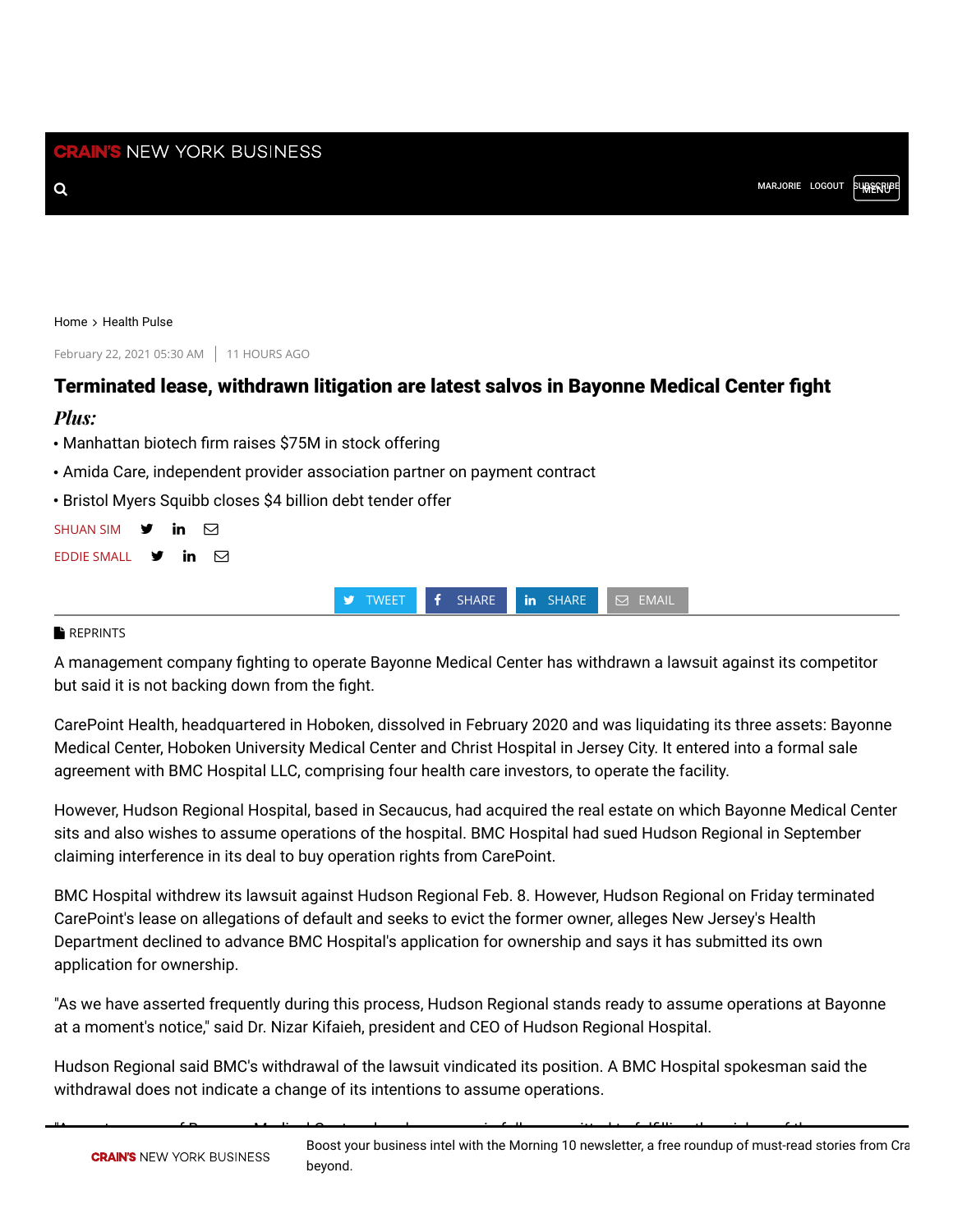need is approved by the Department of Health," he said. BMC had acquired a 9.9% ownership stake in the medical center in November.

BMC Hospital's spokesman also said Hudson Regional is lying by saying its certificate-of-need application had been stalled. "There has been no ruling in that matter, and BMC fully expects the process to reach a successful conclusion," he said.

A Hudson Regional spokesman said BMC Hospital will never be able to legally operate Bayonne Medical, although it is attempting to illegally induce doctors to provide health care services even though they have no license to operate at Bayonne, presumably with CarePoint's knowledge.

BMC Hospital's spokesman in return said Hudson Regional's claim is a complete lie that likely amounts to slander. The company sent a cease-and-desist letter Sunday to Hudson Regional demanding it cease from further defamatory statements.

CarePoint Health did not respond to a request for comment. —Shuan Sim

# Manhattan biotech firm raises \$75M in stock offering

Biotechnology development company AIkido Pharma has raised \$75 million through a stock offering, the company announced Friday.

Alkido closed its public offering of about 47 million common stock shares at a price of \$1.60 per share, the firm said. H.C. Wainwright was the book-running manager for the offering, and AIkido has granted the underwriter a 30-day option to buy up to roughly 7 million more common stock shares at the public offering price.

The biotech firm plans to use its proceeds from the offering for working capital and general corporate purposes. It did not respond to a request for more details about how it would use the funds.

AIkido had announced Tuesday that the size of its public offering would increase due to demand.

AIkido trades on the Nasdaq, and its stock price was \$1.64 per share as of Friday afternoon. The company is based at 1 Rockefeller Plaza in Manhattan.

The company was founded in 1967, and it focuses on small-molecule anti-cancer therapeutics. Its pipeline of therapeutics includes treatments for pancreatic cancer and two types of leukemia, and it is also developing an antiviral platform that could prevent multiple viruses from replicating, including influenza and coronavirus. -Eddie Small

## Amida Care, independent provider association partner on payment contract

Amida Care, a nonprofit Medicaid special-needs health plan, on Thursday announced that it has submitted an application to the state that will enable small health centers to participate in value-based cost savings.

The Midtown-based health plan and EngageWell IPA—a group of medical providers and community-based organizations headquartered in Midtown—have submitted a level two value-based payment contract to the state Department of Health. The contract enables stakeholders to receive cost savings. It is different from a level one contract in that stakeholders are entitled to more of the savings but also are penalized if costs go up. Level two contracts also require stakeholders to address social determinants of health.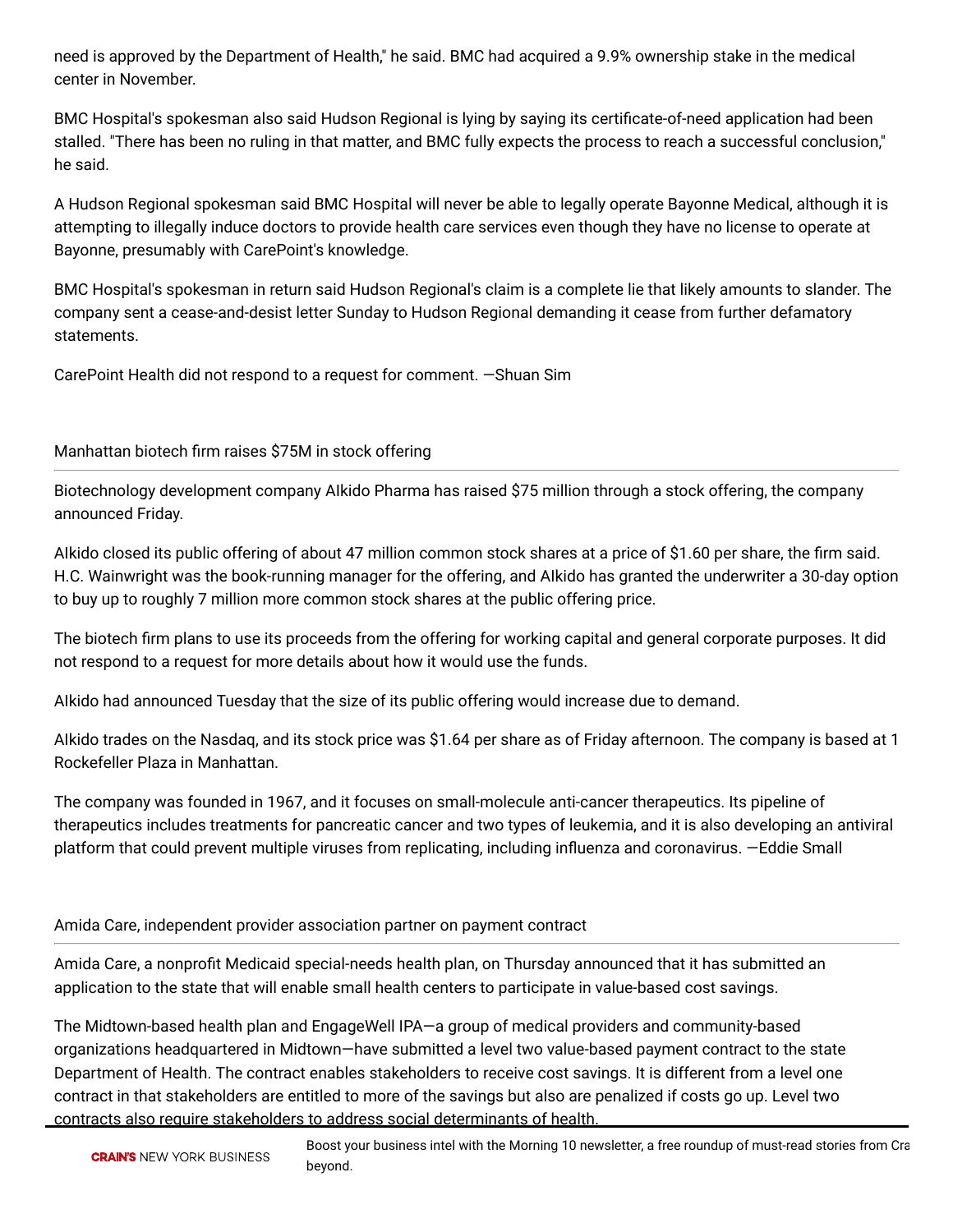Hospitals have participated in level two contracts for a while, but this might be the first time federally qualified health centers have applied for one, said Doug Wirth, president and CEO of Amida Care.

Individual health centers are restricted by the federal government from participating in level two contracts, but EngageWell, as a collection of multiple providers, should be able to access this payment system, Wirth said. Accountable care organizations have participated in these kinds of flexible financing innovations, which have led to improved health outcomes, and it doesn't make sense to exclude health centers from participating, he said.

Amida Care and EngageWell expect the state to respond to the application in about 90 days, Wirth said.

The application focuses on HIV patients who are Amida Care members and receive their primary care at Housing Works, a federally qualified health center that addresses HIV and homelessness issues. The arrangement allows EngageWell to address nutrition and housing stability, medication management and adherence support to achieve HIV load suppression, thereby reducing the total cost of care. Amida Care also will provide data support to inform providers of performance metrics.

As there has been no track record of FQHCs in such contracts, it's not clear what magnitude of cost savings can be achieved, Wirth said. However, looking at ACOs, it is possible to expect costs lowered about 2% to 5% year over year, and these savings can be reinvested into technological innovations, staffing or programmatic enhancements, he said.

"They won't be in the millions of dollars, as hospitals might achieve, but savings in the hundreds of thousands of dollars each year is very possible, and these amounts are meaningful to FQHCs," Wirth said.

Amida Care was founded in 2003, and it serves over 8,300 patients living with HIV or experiencing homelessness in the five boroughs. Its revenue in 2018 was \$414 million.  $-S.S.$ 

# Bristol Myers Squibb closes \$4 billion debt tender offer

Bristol Myers Squibb, a global pharmaceutical company based in Kips Bay, on Friday announced the closing of its \$4 billion offer to purchase outstanding securities debt. About \$3 billion of the principal amount was accepted.

The company made 20 offers to purchase debts it issued as well as those of Celgene, based in Summit, N.J., which it acquired for \$74 billion in 2019. The security notes were due to be repaid in the years 2023 to 2049.

As of Dec. 31, BMS held \$50.5 billion in long-term debt and \$1.7 billion in marketable debt securities. Interest expense during 2020 increased to \$1.4 billion as Bristol Myers Squibb issued \$19 billion in debt in 2019, as well as assumed nearly \$20 billion in debt from its Celgene acquisition.

Bristol Myers Squibb's long-term and short-term credit ratings assigned by Moody's Investors Service are A2 and Prime-1, respectively, according to its annual report.

The company continues to prioritize investment for growth through business development along with debt reduction, dividend growth and share repurchase, the report said. —S.S.

## AT A GLANCE

**WHO'S NEWS:** Dr. Monica Lypson is the new vice dean for education at Columbia University's Vagelos College of Physicians and Surgeons, the institution announced Friday. She assumes the role from Dr. Jonathan Amiel, who has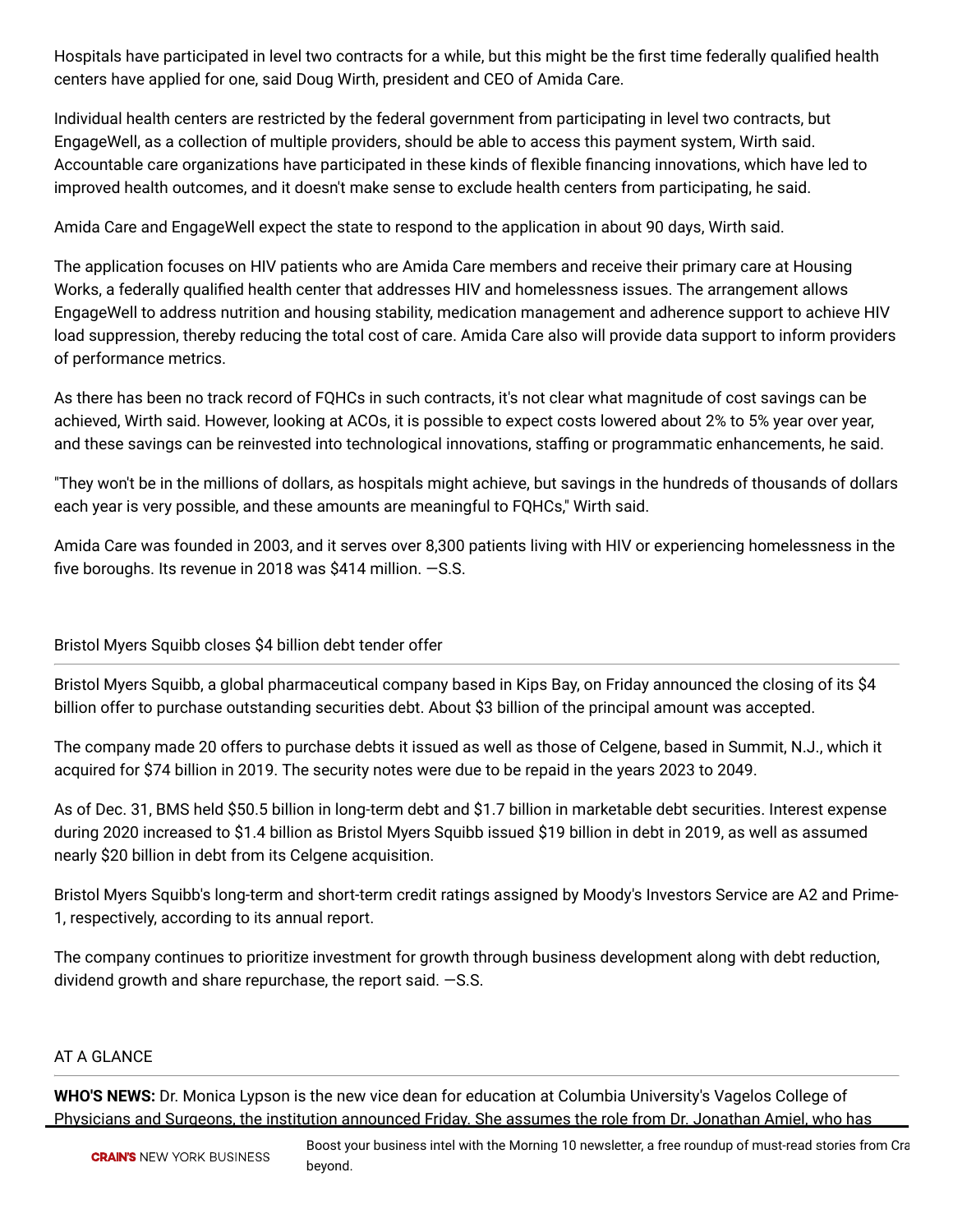Troy Oechsner was named executive vice president of the Medical Society of the State of New York, it announced Friday. Oechsner was previously partner at Los Angeled-based consulting firm Manatt, Phelps and Phillips and has worked at the state Department of Financial Services.

**VISITATION RESUMES:** The state Department of Health has allowed nursing home visitation to resume starting today, Gov. Andrew Cuomo announced Friday. Visitors are recommended to take a rapid Covid-19 test before entry, and the state can provide them to nursing homes at no cost. The resumption is in accordance with recent guidelines from the Centers for Disease Control and Prevention and the Centers for Medicare and Medicaid Services.

**NURSING HOME REFORM:** Gov. Andrew Cuomo also announced Friday that he will be implementing "sweeping nursing home reform legislation" to increase transparency and hold home operators accountable. The reforms were introduced in Friday's budget meeting, and Cuomo said he would not sign the budget without them. Measures include listing payer rates by source, a \$25,000 fine for violations—including removing a 30-day period to rectify violations—introducing minimum spending requirements for patient care and staffing, and implementing profit and management salary caps.

**J&J VACCINE:** Johnson & Johnson on Friday announced its Belgian subsidiary has submitted an application for an emergency-use listing of its vaccine to the World Health Organization. The listing expedites its access internationally and is a prerequisite for distribution through WHO's Covax Facility, a global initiative for pooled procurement of Covid-19 vaccines for 190 participating countries, including 92 lower-income ones.



### RECOMMENDED FOR YOU

[Coalition for Behavioral Health members report losses, lack of reimbursement during pandemic](https://www.crainsnewyork.com/health-pulse/coalition-behavioral-health-members-report-losses-lack-reimbursement-during-pandemic)

[NYU Langone refocuses on growing outpatient services in 2021](https://www.crainsnewyork.com/health-pulse/nyu-langone-refocuses-growing-outpatient-services-2021)

Stop pointing fingers and focus on fixing gaps in care, nursing home leaders say



Sponsored Content: Companies turn to digital to drive finance transformation

| SIGN UP FOR NEWSLETTERS                      |                      |
|----------------------------------------------|----------------------|
| Breaking News - Delivered as it happens<br>∩ |                      |
| ∩ Daily Alert - Delivered by 3pm, M-F        | <b>EMAIL ADDRESS</b> |
| Morning 10 - Delivered by 8am, M-F           | <b>SUBMIT</b>        |
|                                              |                      |

Boost your business intel with the Morning 10 newsletter, a free roundup of must-read stories from Cra beyond.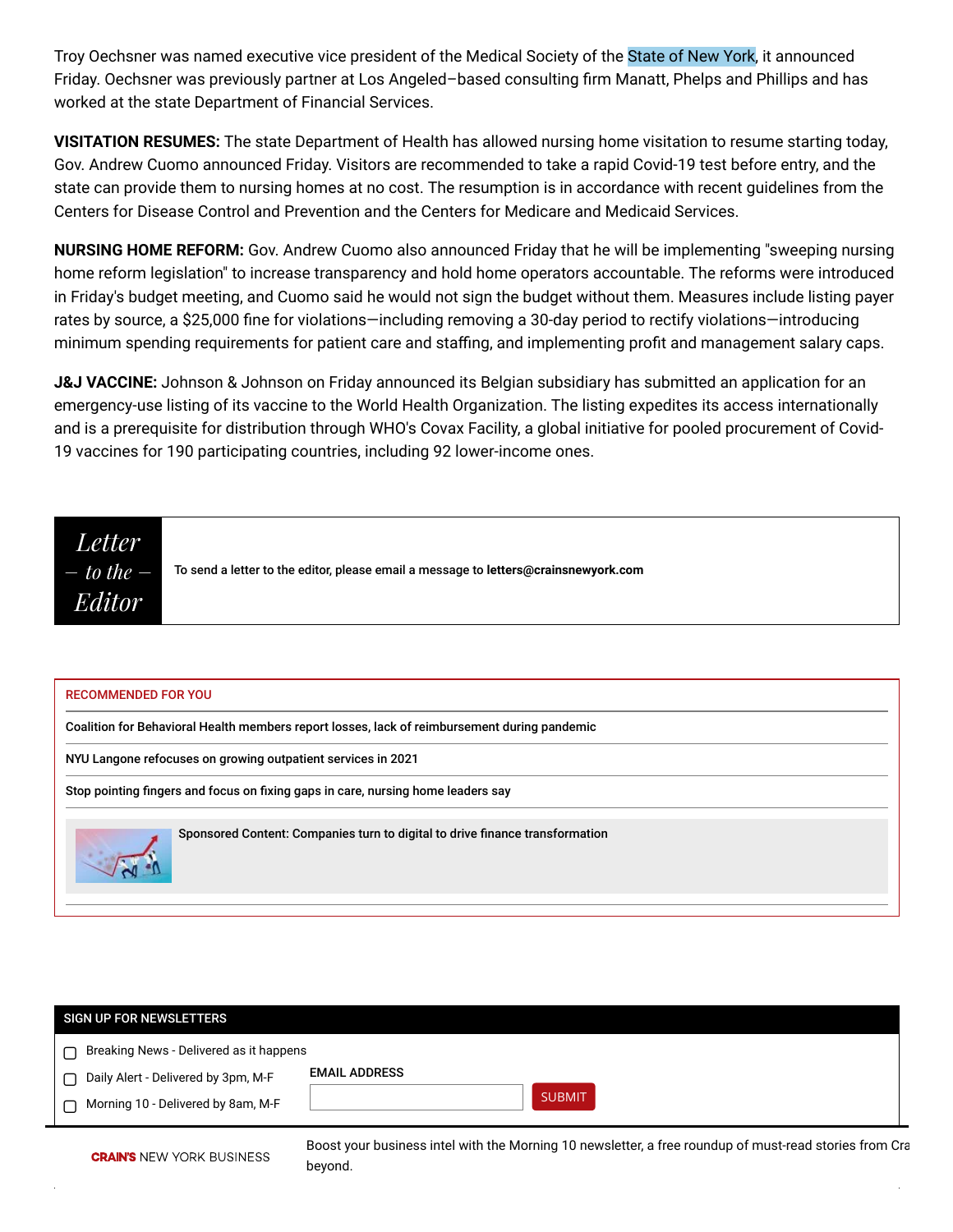| Health Pulse - Delivered by 6am, M-F  |                 |                 |  |
|---------------------------------------|-----------------|-----------------|--|
| Crain's Events Calendar               | I'm not a robot | reCAPTCHA       |  |
| People on the Move - Delivered Fri.   |                 | Privacy - Terms |  |
| Small-Business Toolbox - Delivered Th |                 |                 |  |
|                                       |                 |                 |  |

|                                                  |                           | Comments Community <b>a</b> Privacy Policy <b>D</b> Login - |                  |  |  |  |  |  |
|--------------------------------------------------|---------------------------|-------------------------------------------------------------|------------------|--|--|--|--|--|
|                                                  | Recommend V Tweet f Share |                                                             | Sort by Newest ▼ |  |  |  |  |  |
| Start the discussion                             |                           |                                                             |                  |  |  |  |  |  |
| <b>LOG IN WITH</b><br>OR SIGN UP WITH DISQUS (?) |                           |                                                             |                  |  |  |  |  |  |
|                                                  | Name                      |                                                             |                  |  |  |  |  |  |
|                                                  |                           |                                                             |                  |  |  |  |  |  |

Be the first to comment.



⚠**[Do Not Sell My Data](https://disqus.com/data-sharing-settings/)**



Boost your business intel with the Morning 10 newsletter, a free roundup of must-read stories from Cra beyond.